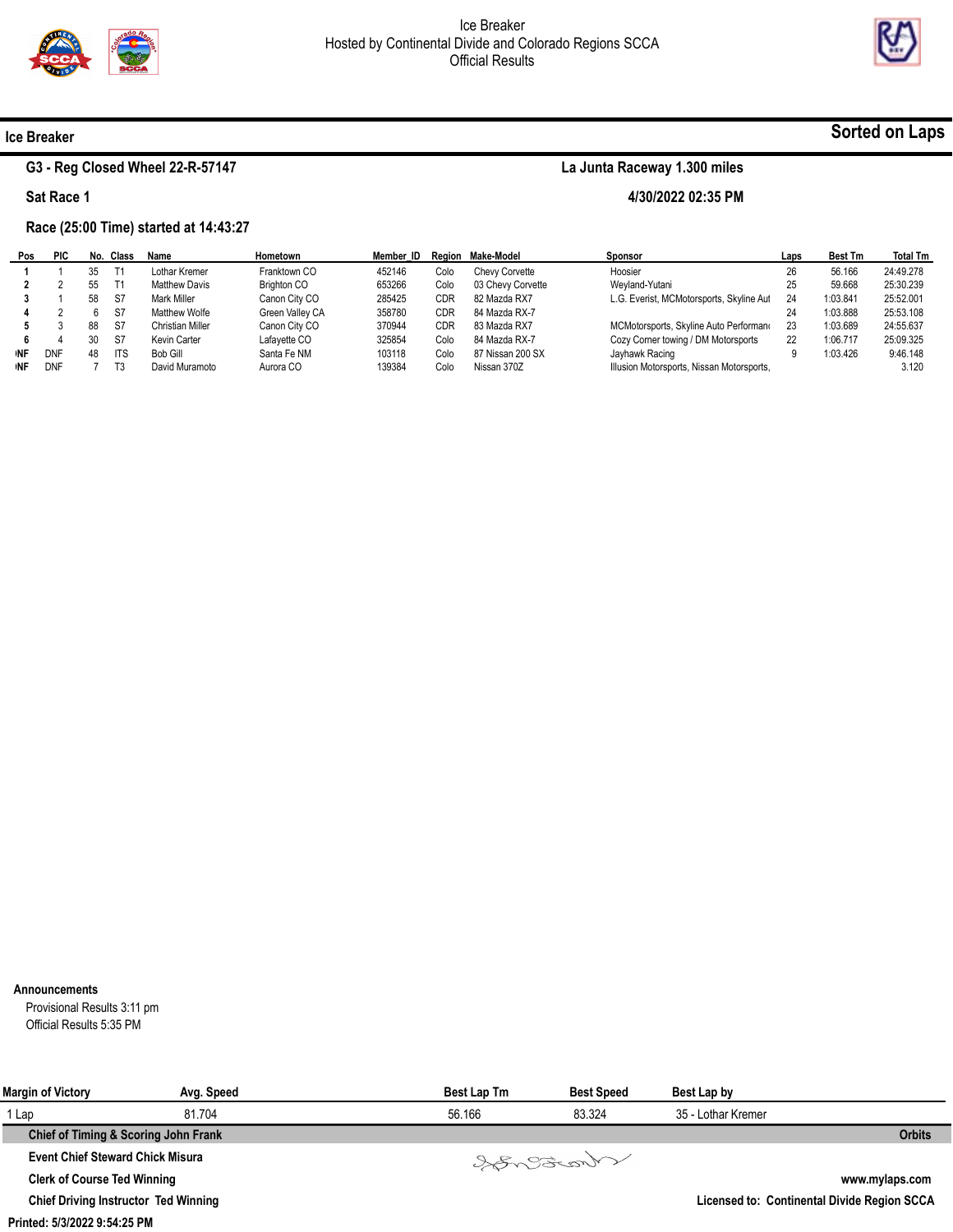

4/30/2022 01:35 PM



## Ice Breaker

# G4 - Reg Open Wheel 22-R-57147

Sat Race 1

# Race (25:00 Time) started at 13:39:49

| Pos | <b>PIC</b> |    | No. Class | Name                     | Hometown           | Member ID |      | Region Make-Model            | Sponsor                  | Laps | <b>Best Tm</b> | <b>Total Tm</b> |
|-----|------------|----|-----------|--------------------------|--------------------|-----------|------|------------------------------|--------------------------|------|----------------|-----------------|
|     |            |    | SRF3      | Karl Flessa              | Tucson AZ          | 53526     | Colo | 88 SCCA Enterprises SRF3     | Desert Moose Racing      | 26   | 56.186         | 24:46.302       |
|     |            | а1 | SRF3      | Jim Tibor Jr             | Silver Plume CO    | 420981    | Colo | <b>SCCA Enterprises SRF3</b> | LaRue Motorsports/Jacob  | 26   | 56.833         | 24:56.119       |
|     |            |    | SRF3      | James Nelson             | Westminster CO     | 158169    | Colo | 85 SCCA Enterprises SRF3     | LaRue Motorsports        | 26   | 56.778         | 25:00.763       |
|     |            |    | СF        | Steven Costello          | Salt Lake City UT  | 46703     | Utah | 83 Van Diemen RF83           | Friends & Family         | 26   | 56.716         | 25:09.596       |
|     |            | 10 | SRF3      | Michael Cameron          | Highlands Ranch CO | 403454    | Colo | <b>SCCA Enterprises SRF3</b> | Queen Soupers Food Truck | 26   | 56.979         | 25:38.823       |
|     |            | 94 | <b>FV</b> | <b>Robert Neumeister</b> | Pueblo CO          | 112181    | Colo | 92 Protoform P-2             | <b>Hoosier Tires</b>     | 24   | 1:01.662       | 25:06.242       |
| ۱NF | <b>DNF</b> |    |           | <b>Wiley Timbrook</b>    | Arvada CO          | 662240    | Colo | <b>SCCA Enterprises SRF3</b> |                          | 12   | 58.241         | 12:00.705       |

#### Announcements

Provisional Results 2:05 pm Official Results 5:35 pm

| <b>Margin of Victory</b>                    | Avg. Speed | <b>Best Lap Tm</b> | <b>Best Speed</b> | Best Lap by      |                                             |
|---------------------------------------------|------------|--------------------|-------------------|------------------|---------------------------------------------|
| 9.817                                       | 81.868     | 56.186             | 83.295            | 47 - Karl Flessa |                                             |
| Chief of Timing & Scoring John Frank        |            |                    |                   |                  | <b>Orbits</b>                               |
| <b>Event Chief Steward Chick Misura</b>     |            |                    | Varant            |                  |                                             |
| <b>Clerk of Course Ted Winning</b>          |            |                    |                   |                  | www.mylaps.com                              |
| <b>Chief Driving Instructor Ted Winning</b> |            |                    |                   |                  | Licensed to: Continental Divide Region SCCA |

# Sorted on Laps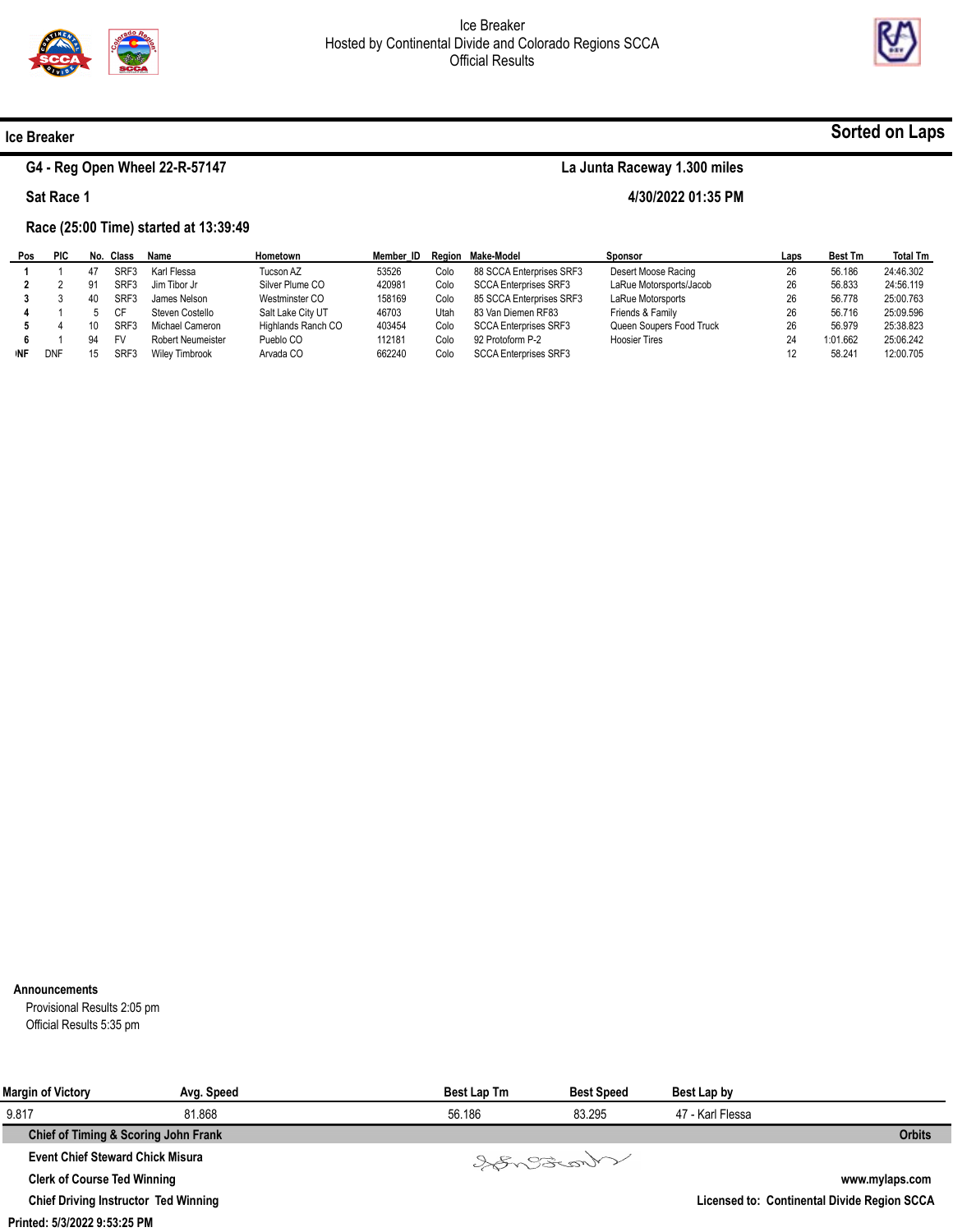

4/30/2022 04:35 PM



#### Ice Breaker

### G3 - Reg Closed Wheel 22-R-57147

Sat Race 2

## Race (25:00 Time) started at 16:51:56

#### Pos 1 2 3 4 5 **NF NF NF** Not classified DNS DNS PIC 1 2 1 2 3 DNF DNF DNF DNS DNS No. 35 55 69 30 88 58 6 48 74 7 Class T1 T1 S7 S7 S7 S7 S7 ITS S7 T3 Name Lothar Kremer Matthew Davis Robert Melanson Kevin Carter Christian Miller Mark Miller Matthew Wolfe Bob Gill Robert Melanson David Muramoto Hometown Franktown CO Brighton CO Black Forest CO Lafayette CO Canon City CO Canon City CO Green Valley CA Santa Fe NM Black Forest CO Aurora CO Member\_ID Region Make-Model 452146 653266 546805 325854 370944 285425 358780 103118 546805 139384 Colo Colo Colo CDR CDR CDR Colo Colo Colo Chevy Corvette 03 Chevy Corvette 84 Mazda RX-7 83 Mazda RX7 82 Mazda RX7 84 Mazda RX-7 87 Nissan 200 SX 1985 Mazda RX7 Nissan 370Z Sponsor Hoosier Weyland-Yutani Cozy Corner towing / DM Motorsports MCMotorsports, Skyline Auto Performand L.G. Everist, MCMotorsports, Skyline Aut Jayhawk Racing MCMotorsports, Western steel Illusion Motorsports, Nissan Motorsports, Laps 27 26 24 23 14 1 Best Tm 55.293 58.579 1:05.032 1:07.184 1:04.454 1:23.990 Total Tm 25:32.789 26:07.068 26:36.207 26:16.290 15:28.577 1:24.427 0.239

#### Announcements

Provisional Results 5:18 Official Results 5:50 pm

| <b>Margin of Victory</b>                    | Avg. Speed | <b>Best Lap Tm</b> | <b>Best Speed</b> | Best Lap by        |                                             |
|---------------------------------------------|------------|--------------------|-------------------|--------------------|---------------------------------------------|
| 1 Lap                                       | 82.438     | 55.293             | 84.640            | 35 - Lothar Kremer |                                             |
| Chief of Timing & Scoring John Frank        |            |                    |                   |                    | <b>Orbits</b>                               |
| <b>Event Chief Steward Chick Misura</b>     |            |                    | Varant            |                    |                                             |
| <b>Clerk of Course Ted Winning</b>          |            |                    |                   |                    | www.mylaps.com                              |
| <b>Chief Driving Instructor Ted Winning</b> |            |                    |                   |                    | Licensed to: Continental Divide Region SCCA |

## Sorted on Laps